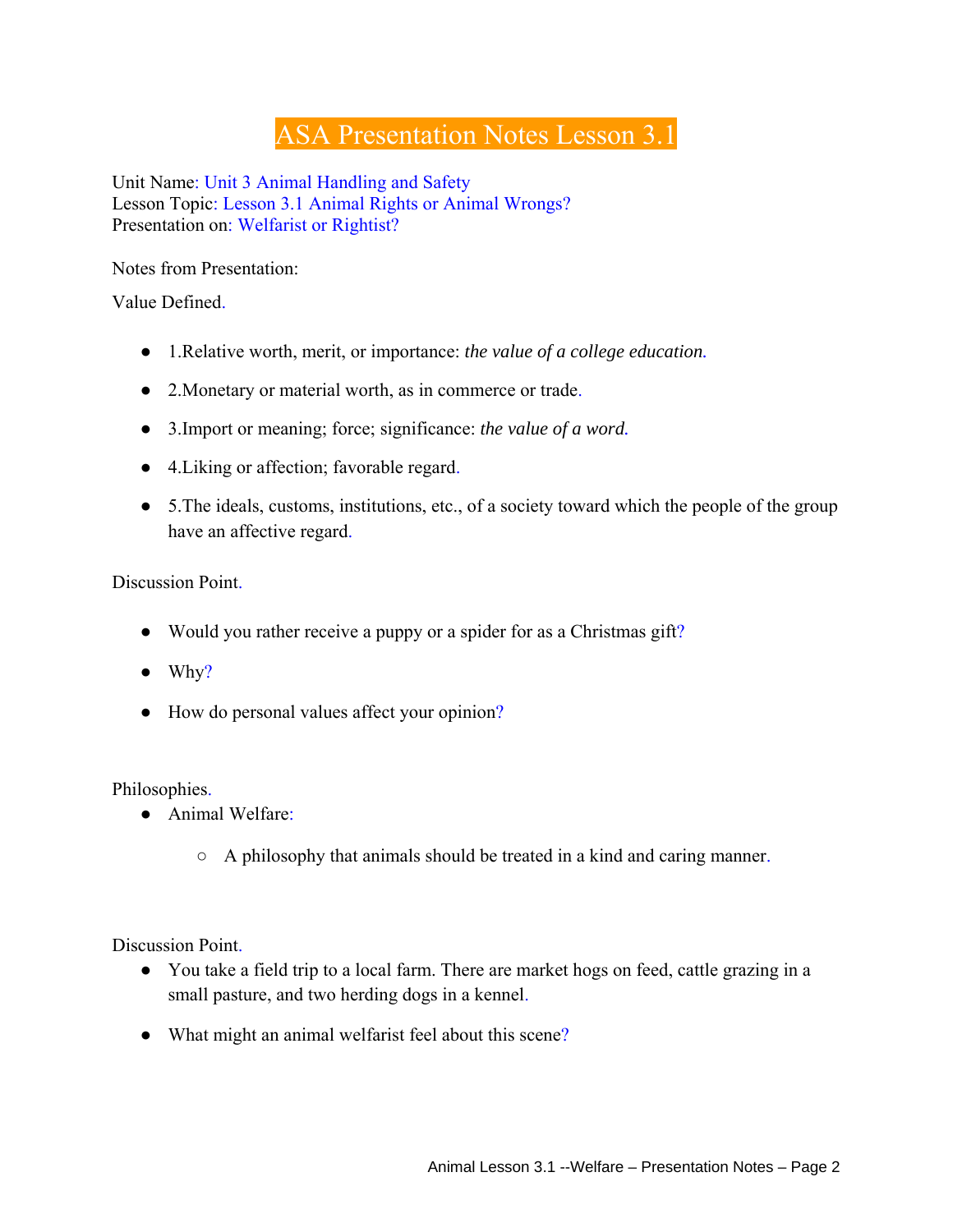Philosophies.

- Animal Rights:
	- A philosophy that animals have the same rights as humans and that they should not be used for human consumption.

Discussion Point.

- You take a field trip to a local farm. There are market hogs on feed, cattle grazing in a small pasture, and two herding dogs in a kennel.
- What might an animal rightist feel about this scene?

Another Approach – Dominion.

- Absolute: people can do whatever they want to animals, humans are the only species with rights.
- Utilitarian: animals have rights, but human needs for food, clothing and research outweigh those rights.
- Abolitionist: animals have similar rights as humans.

Abuse and Cruelty.

- Abuse:
	- To use wrongly or improperly.
	- To treat in a harmful, injurious, or offensive way.

Discussion Point.

- As a producer of animals, how can you prevent misconceptions pertaining to animal agriculture?
- What should you do when you see animal abuse?

Discussion Point.

• Is there such thing as a correct philosophy?